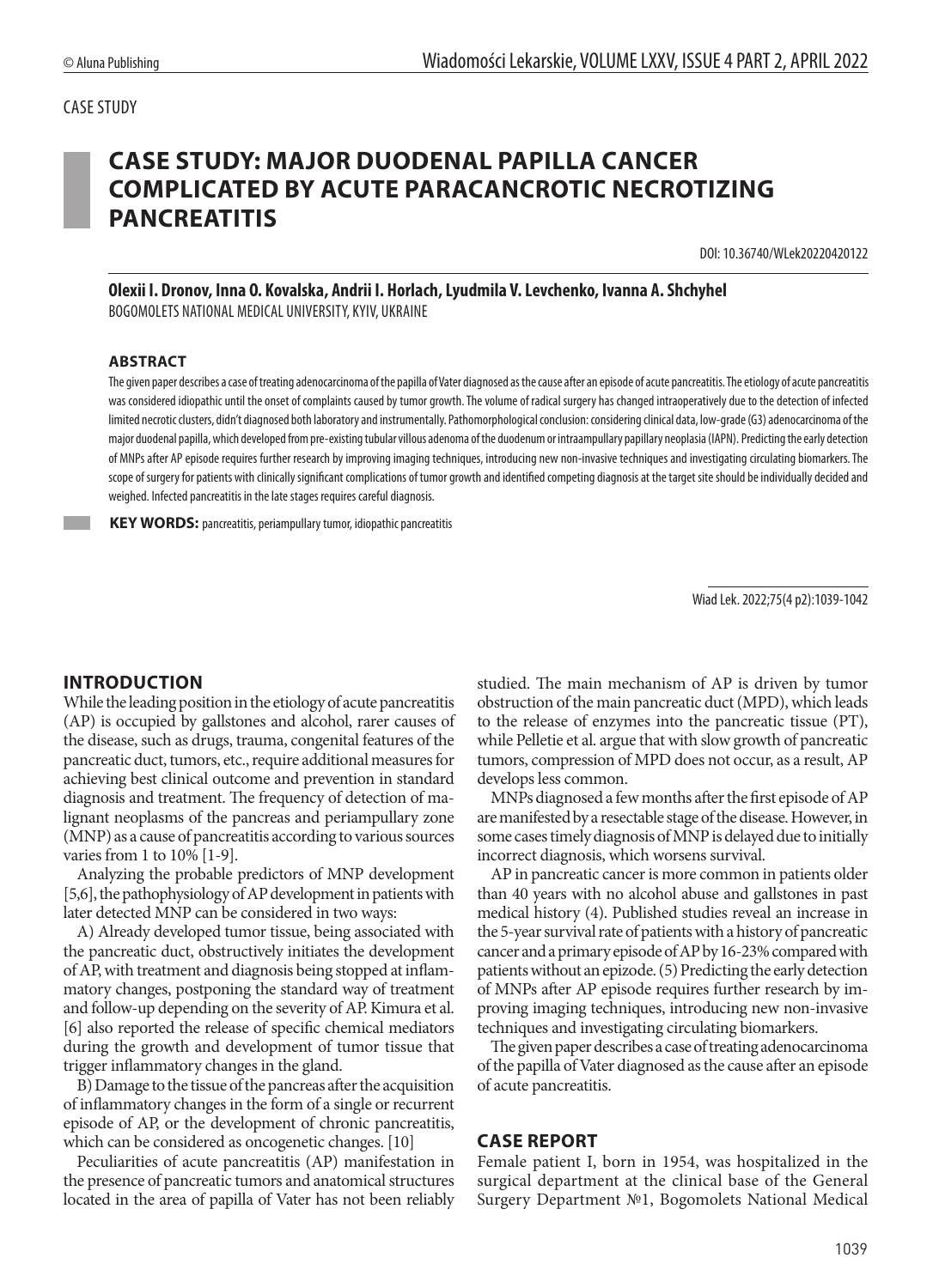





Fig 2. MRHPG after temporary biliary stenting. Fig 3. CT scan three months after radical



surgery.

University, due to urgent indications with complaints of skin yellowing and sclera and fever up to 38 C with moderate pain in the epigastrium with a previous diagnosis of mechanical jaundice and cholangitis.

From the anamnesis it was known that four months ago before the patient was hospitalized for acute pancreatitis for 17 days. Following the protocol volume of examinations, alimentary, biliary and hypertriglyceride genesis of the attack was then excluded. The diagnosis was: Acute idiopathic necrotizing pancreatitis, moderate severity; acute fluid collections. Conservative pancreatotropic therapy was performed according to the protocol and dosing regimens. Due to prolonged febrile fever and elevated levels of C-reactive protein (143.6 mg / l) and procalcitonin (1.7 IU) amid sonographic dynamic monitoring, the patient received two courses of antibiotic therapy with further improvement and reduction of C-reactive protein (CRP) and procalcitonin. After the treatment the patient's condition improved without invasive intervention and the patient was discharged for outpatient treatment with a predicted formation of walled-off necrosis. CT of the abdominal organs and FGDS were suggested among a number of other recommendations. Over the next four months before hospitalization with the mechanical jaundice, the patient was not examined for unknown reasons.

In reference to the episode of mechanical jaundice, at the time of hospitalization hyperbilirubinemia up to 258 μmol / l with elevated levels of transaminases (ALT - 480 U / l, AST - 425 U / l) was detected. The level of C-reactive protein was 114 mg / l.

Ultrasound examination of the abdominal cavity and pelvis revealed signs of ectasia of the common bile duct, enlarged pancreatic head, diffuse changes in the liver parenchyma and pancreatic tissue, without free fluid in the abdomen and pelvis.

According to the absolute indications for therapeutic and diagnostic purposes, after instrumental and laboratory examination with a diagnosis of mechanical jaundice and cholangitis endoscopic papillosphincterotomy, EPST were performed. Endoscopically - in the area of the mouth of the p.Vateri growth of the type of "cauliflower", the tumor-like formation extends to the distal choledochus. Choledoch stenting with 8.5 Fr plastic stent and p.Vateri biopsy were performed. The patient was diagnosed with p.Vateri tumor complicated by mechanical jaundice and cholangitis. According to morphological data after endoscopic biopsy villous adenoma p.Vateri was diagnosed.

Amid further therapy after normalization of bilirubin level the patient underwent MRI of the abdominal cavity (Fig. 1). Thus, in Vater's papilla there is a а formation of 23x17 mm, which exophytically penetrates into the lumen of the duodenum, moderately heterogeneous contrast. The distal segments of the choledochus and virsung duct are amputated in the thickness of the formation (Fig.2). The virsung duct is moderately ectasified to 4.5 mm.

After symptomatic treatment, the patient's condition improved; she was diagnosed with: Vater's papilla neoplasm. (Histologically villous adenoma P.Vateri). Mechanical jaundice. Acute cholangitis, Grade I (Tokyo Guidelines 2018). Partial obstruction of the duodenum. Acute necrotic pancreatitis, Walled-off necrosis. (disease duration - 4 months.) Aterosclerosis of the aorta and coronary vessels. Hypertension stage II, grade 1, risk 3, high. CI I. Diabetes mellitus, stage of compensation, insulin independent variant.

Then, surgical treatment was planned as the next stage in the treatment of the disease after one month of endobiliary stenting with general condition considered as satisfactory and normalization of C-reactive protein and procalcitonin. Due to inability to reliably exclude the malignant nature of the tumor and the description of MRI images, it was planned to perform pancreatoduodenal Whipple resection. However, the volume of surgery was changed intraoperatively due to the detection of infected limited necrotic clusters. The following procedures were performed: Papillectomy, cholecystectomy, hepaticojejunostomy on the Brown loop, pancreatic necrosectomy, sanitation and drainage of the abdominal cavity, drainage of the omental sac. Intraoperatively: a tumor of the major duodenal papilla was contoured through the duodenum, covering the duodenum and disrupting the passage through it. In the area of the distal part of the pancreas, a demarcated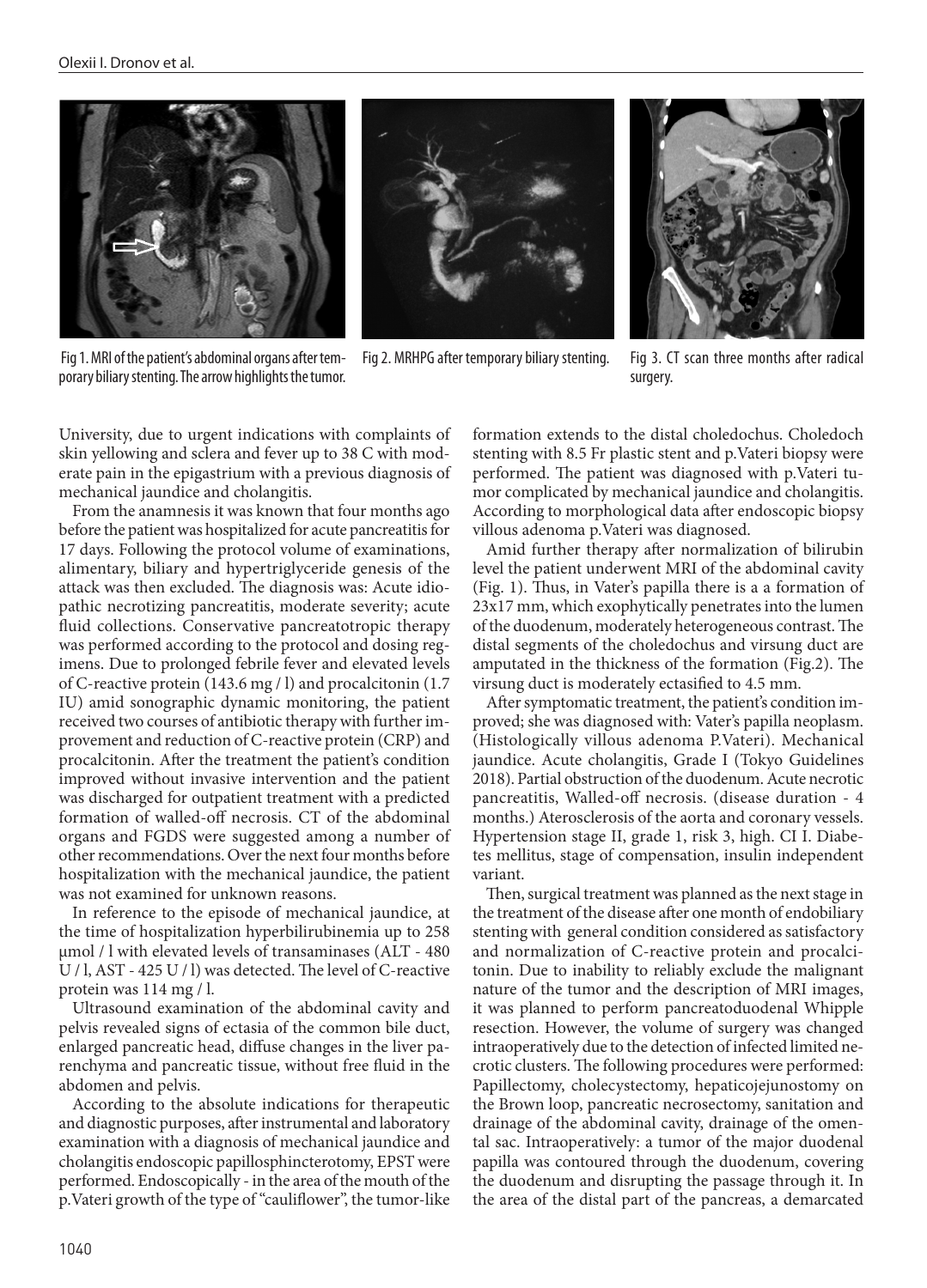cluster was revealed: pancreatic sequesters were removed, necrosis affected the body and tail of the pancreas.

Intraoperative culture of pancreatic sequestration detected K.oxytoca \* 10^5, sensitive to gentamicin, ceftazidime, ceftazidime-avibactam, cefepime, amikacin, levofloxacin, meropenem. Intraoperative culture of bile and endobilar stent found E. coli \* 10^6, E. faecalis \* 10^5, Kl. pneumoniae \* 10^5 sensitive to gentamicin, ceftazidime-aviabactam, meropenem.

Intraoperative express biopsy was performed: Vater's papilla adenocarcinoma.

Microscopic description of the surgical macropreparation:

 "Duodenal wall tissue with complexes of invasive tumor, formed by layers of epithelioid and focal elongated cells with signs of significant pleomorphism / atypia. In some areas, the formation of single glandular cribrous structures is determined by tumor cells, which corresponds to low-differentiated G3 adenocarcinoma. The tissue of invasive neoplasia directly borders on the exophytic epithelial formation of tubular-villi / papillary structure with the presence of intraepithelial neoplasia / dysplasia of the intestinal type of low and high degree, corresponding to tubular villous adenoma or intraampullary papillary neoplasia.

Pathomorphological conclusion: considering clinical data, low-grade (G3) adenocarcinoma of the major duodenal papilla, which developed from pre-existing tubular villous adenoma of the duodenum or intraampullary papillary neoplasia (IAPN).

During further inpatient treatment, the patient received antibiotic therapy with amikacin intravenously. The postoperative period was complicated by the development of gallbladder bed abscess: in 10 days after surgery, according to CT with intravenous amplification, there was visualized limited accumulation of fluid content 53x39mm in the gallbladder bed, which spread to the parenchyma of Sg4b \ Sg5 contrasting. Puncture and drainage of the abscess under ultrasound control were performed. According to the microbiological study, E. coli \* 10^7, Kl.pneumoniae \* 10^7, sensitive to meropenem were detected: sanation and antibiotic therapy were performed with further condition improvement.

Diagnosis: Cancer of the major duodenal papilla pT-3NxM0 G3 (low-grade adenocarcinoma amid IAPN) II stage cl.group 2, Partial duodenal obstruction. Cholangitis. Acute necrotic paracancrous infected pancreatitis. Walledoff necrosis. (The duration of the disease was 5 months). Gallbladder bed abscess (condition after ultrasound puncture and drainage) IHD: cardiosclerosis of the aorta and coronary vessels. Hypertension stage II, grade 1, risk 3, high. CI I. Type 2 diabetes mellitus, stage of compensation, non-insulin dependent variant.

After the treatment, the patient was discharged from the hospital in a satisfactory condition. The condition improved and complaints leveled. The postoperative period lasted 28 bed-days.

Further on, the patient received three cycles of adjuvant chemotherapy Gemcitabine / Capecitabine, further treatment was discontinued due to the development of toxic hepatitis. Three months and one year after radical surgical treatment, CT control was performed with no recurrence detected (Fig. 3).

Problems in the diagnosis and timely initiation of MNP therapy may be related to the simplified post-hospital management of patients with acute pancreatitis who have suffered from its mild form. Konur and co-authors [4] comparing the severity of Balthazar of AP in patients with and without MNP, reported a mild disease in more than 80% of patients with MNP. Similar conclusions can be drawn for patients with AP who did not undergo surgery or whose condition improved significantly during the minimally invasive procedure. However, in a study by Shaoyun et al. [1], 83% of patients with AP and MNP underwent surgery, including tumor biopsy. Even if there is no history of gallstone disease and alimentary genesis, hypertriglyceridemia or surgery, patients are rarely re-examined, being limited to such preventive measures as, strict adherence to prescribed diet and enzyme replacement therapy. And in the case of diagnosed gallstones or hypertriglyceridemia, subsequent treatment and follow-up examination after discharge from the hospital have certain limitations due to the focus on a particular metabolic pathology. The authors suggest a greater prevalence of AP on the background of MNP due to problems with additional examination of patients with AP in the anamnesis. The same features can explain variation in the prevalence of idiopathic pancreatitis, which occupies up to 10% in the etiology of AP [8]. Routine ultrasound during inpatient treatment of patients and after treatment of AP and assessment of pancreatic size without clear visualization of the tumor in some cases can distort the conclusion amid patients' absence of measured cancer markers and other instrumental research methods. Kimura et al. [6] report that MNP cannot be ruled out even if the main pancreatic duct does not dilate in patients with acute pancreatitis, and that induction of AP in patients with MNP is not limited to spread to the main duct / its obstruction. Accordingly, the pathophysiology of this etiological factor is considered today.

In a cohort study held in 2018 [9], among almost 50,000 patients with AP, only 1.1% were diagnosed with MNP after the disease, and more than half (56%) of them in the period from two months to five years. The characteristics of the patients in this study indicate the presence of concomitant pathology and alcohol abuse in most patients, and the etiology is not related to gallstones (58%). Among the patients studied, the number of recurrent episodes of AP was also indicated, and among them 99% of those with recurrence of AP in the next two years were diagnosed with MNP – i.e. undiagnosed MNPs caused recurrent episodes of "idiopathic" AP.

What are the ways of choosing the right amount of surgery for this group of patients, when periampullary malignancy and the consequences of necrotic infected pancreatitis are simultaneously diagnosed? Given that infected limited necrotic accumulations were detected in the patient only during surgery, with normal levels of CRP and procalcitonin, as well as absent in the description of preoperative MRI signs of infection, the amount of radical intervention was changed, i.e. limited. The